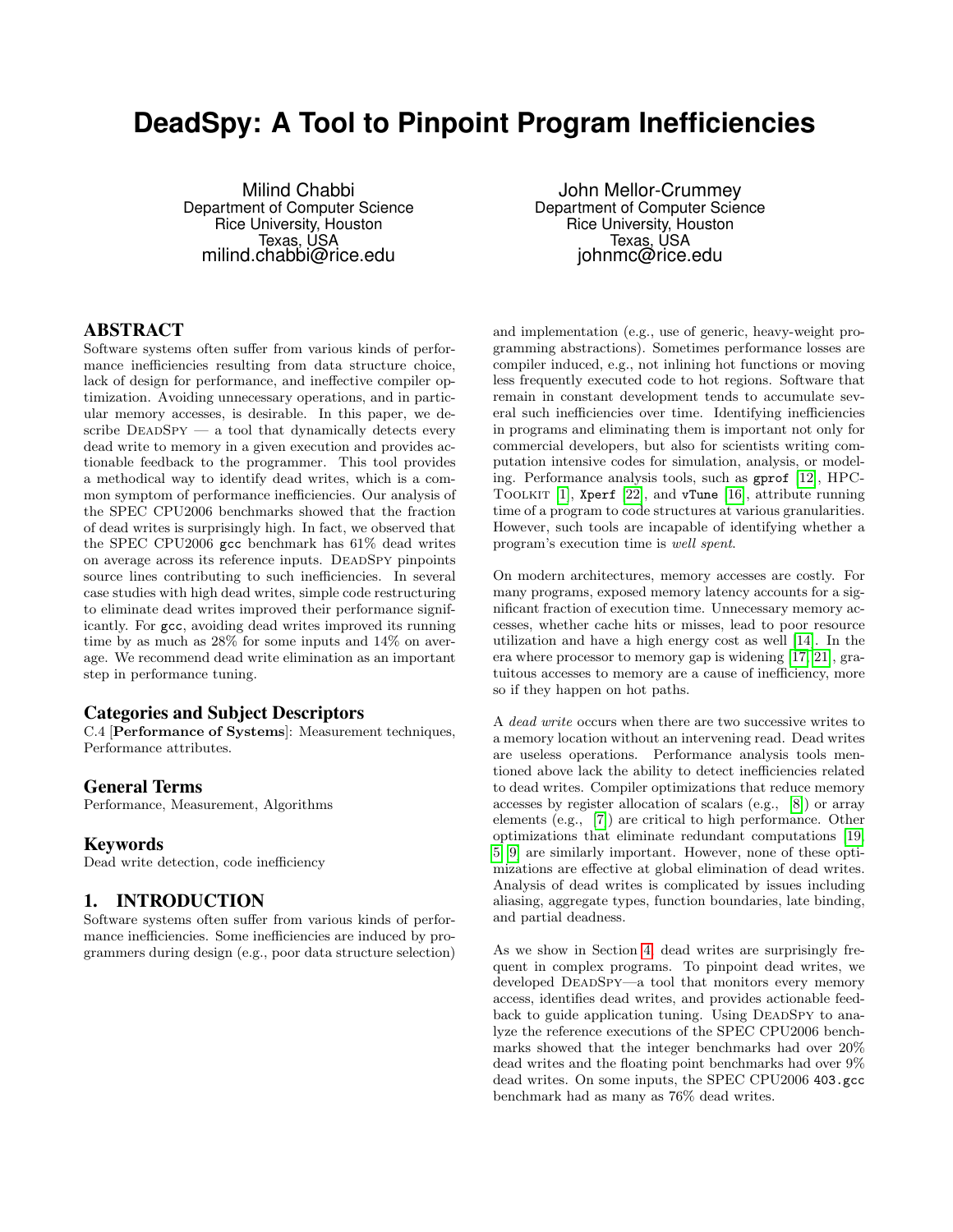In addition to providing a quantitative metric of dead writes, DEADSPY reports source lines and complete calling contexts involved in high frequency dead writes. Such quantitative attribution pinpoints opportunities where source code changes could significantly improve program efficiency. Various causes of inefficiency manifest themselves as dead writes at runtime. We show cases where lack of or inefficient compiler optimizations cause dead writes; we also highlight cases where programmer did not design for performance. We restructure codes that have significant fractions of dead writes and demonstrate performance improvements. To the best of our knowledge, DEADSPY is the first dynamic dead write detection tool. The proposed methodology of eliminating dead writes is a *low-cost high-yield* strategy when looking for opportunities to improve application performance.

This paper makes the following contributions:

- We identify dead writes as a symptom of inefficiency, which arise from many causes.
- We propose elimination of dead writes as an opportunity for improving performance.
- We built a tool to count dead writes in an execution and precisely attribute these counts to source lines.
- We analyzed a variety of benchmark programs and show that the fraction of dead writes in SPEC CPU2006 is surprisingly high.
- We identify several cases where dead writes result from ineffective compiler optimization.
- In case studies, we demonstrate that eliminating causes of dead writes significantly improves performance.

The rest of the paper is organized as follows. Section [2](#page-1-0) presents a new methodology for detecting program inefficiencies via tracking dead writes. Section [3](#page-1-1) sketches the design and implementation of DEADSPY. Section [4](#page-4-0) evaluates benchmark programs using DeadSpy. Section [5](#page-5-0) studies four codes to explore the causes of dead writes and the performance benefits of dead write elimination. Section [6](#page-8-0) describes related work. Finally, Section [7](#page-9-2) summarizes our conclusions.

### <span id="page-1-0"></span>2. METHODOLOGY

In this section we describe a dynamic dead write detection algorithm. The driving principle behind our tool is the invariant that two writes to the same memory location without an intervening read operation make the first write to that memory location dead.

To identify dead writes throughout an execution, we monitor every memory read and write operation issued during program execution. For each addressable unit of memory  $M$ , accessed by the program, we assign a state  $-$  STATE(M) as either Read  $(R)$  or Written  $(W)$  indicating whether the last operation on M was a read or a write respectively. The state transitions of each memory location obey the automaton shown in Figure [1,](#page-1-2) where the transition edges are labeled with <instruction/action> pairs. Every memory location starts in a Virgin(V) state. An instruction that reads M updates STATE(M) to R. An instruction that writes M updates



<span id="page-1-2"></span>Figure 1: State transition diagram.

STATE(M) to W. A state transition from W to W corresponds to a dead write. When a dead write is detected, information is recorded for later reporting. Similarly, a final write to M without a subsequent read qualifies as a dead write. All other state transitions have no actions associated with them. A halt instruction transitions the automaton to the terminating state. For a terminating program, our technique guarantees termination. Since the automaton considers the effect of each memory operation executed in the program from start to finish, there can be no false-positives or falsenegatives. The approach is sound even in the event of asynchronous control transfers.

For multi-threaded programs, if two consecutive writes to a location, without an intervening read, are from two different threads, this may indicate a source of non-determinism or a data race. In this work, our focus is to identify program inefficiencies for a single thread of execution; for multi-threaded executions, we treat such writes to a memory location simply as dead writes.

## <span id="page-1-1"></span>3. DESIGN AND IMPLEMENTATION

We have implemented DEADSPY using Intel's cross platform dynamic binary instrumentation tool Pin [\[20\]](#page-10-10) to monitor every read and write operation. We use shadow memory [\[23\]](#page-10-11) to remember the state of each memory location. We instrument each function's CALL and RETURN instructions to build a dynamic calling context tree (CCT) [\[2\]](#page-9-3) and record the program contexts involved in dead writes. Each interior node in our CCT represents a function invocation; and each leaf node represents a write instruction. We apportion deadness to pairs of CCT contexts that are involved in dead writes and present them to the user at program termination. In our implementation, we decided not to include a scan at program termination to recognize each final  $W \rightarrow$  End transition as dead; its contribution to overhead is negligible and in practice it may be infeasible to eliminate.

In the following subsections, we first introduce terminology used in the rest of the paper and briefly describe Pin. Then, we describe our implementation of DEADSPY, including its use of shadow memory and CCT construction, along with its strategies for recording and reporting dead writes. Next, we present the challenges involved in attributing dead writes to source lines and then we sketch the details of our solution. We conclude this section with the details of accounting and attributing deadness.

#### 3.1 Terminology

In the context of this paper, we define the following terms:

• Read is an instruction that has the side effect of loading a value from memory.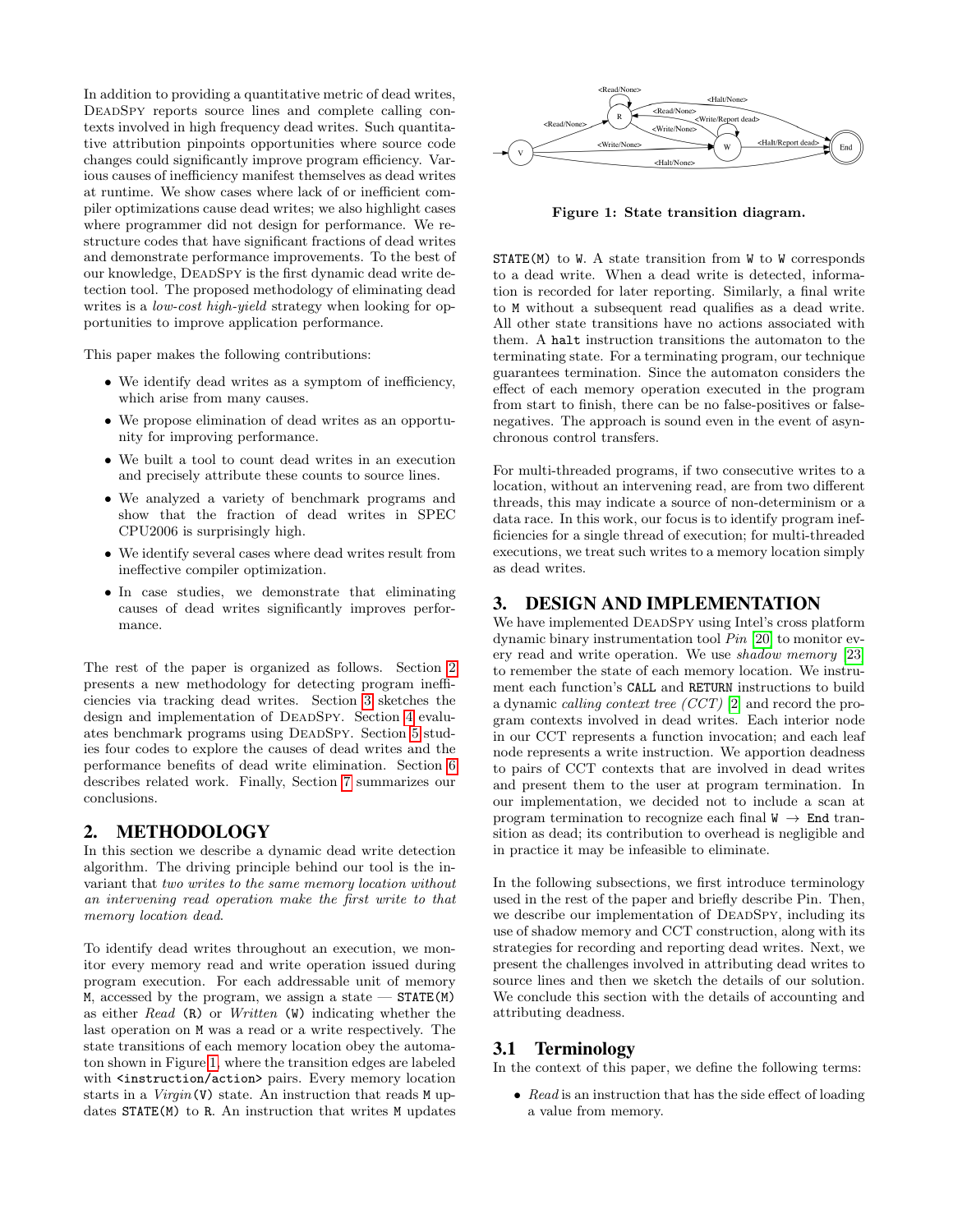- Write is an instruction that has the side effect of storing a value into memory.
- Operation represents a dynamic instance of an instruction.

For a  $W \rightarrow W$  state transition at location M, we define:

- Dead context as the program context in which the first write happened; this context wrote an unread value and hence is a candidate for optimization.
- Killing context as the program context which overwrote the previously written location without an intervening read of the location.

# 3.2 Introduction to Pin

Pin is a dynamic binary instrumentation tool which provides a rich set of high-level APIs to instrument a program with analysis routines at different granularities including module, function, trace, basic block and instruction. A trace in Pin jargon, is a single entry multiple exit code sequence — for example, a branch starts a new trace at the target, and a function call, return, or a jump ends the trace. Instrumentation occurs immediately before a code sequence is executed for the first time. Using Pin, we instrument every read and write instruction to update the state of each byte of memory affected by the operation. Pin also provides APIs to intercept system calls, which we use to update the shadow memory to account for side effects of system calls.

#### 3.3 Maintaining memory state information

In our implementation, we maintain the current state of each memory location in a shadow memory, analogous to Memcheck, a Valgrind tool [\[23\]](#page-10-11). Each memory byte M has a shadow byte to hold its current state STATE(M). The shadow byte of M can be accessed by using M's address to index a twolevel page table. We create chunks of 64KB shadow memory pages on demand. On 64-bit Linux machines, only the lower 48 bits are used in user address space. With 64KB shadow pages, the lower 16 bits of address provide an offset into a shadow page where the memory status is stored. The higher 20 bits of 48 bits, provide an offset into the first-level page table which holds  $2^{20}$  entries — on a 64-bit machine it occupies 8MB space. The middle 12 bits provide an offset into a second-level page table. Each second-level page table has  $2^{12}$  entries and occupies 32KB on a 64-bit machine. Each second-level page table is allocated on demand iff an address is accessed in its range. We adopt copy-on-write semantics so that read-only pages do not get shadowed. To maintain the context for a write operation, we store an additional pointer sized variable CONTEXT(M) in the shadow memory for each memory byte M. Thus, we have one shadow byte of state and an 8-byte context pointer for a total of nine bytes of metadata per data byte. Figure [2](#page-2-0) shows the organization of shadow memory; numbers in dark circles represent the steps involved in address translation.

## 3.4 Maintaining context information

To accurately report the dead context and the killing context involved in every dead write, each instruction writing to location M also updates STATE(M) and records the information needed to recover the calling context and the instruction



<span id="page-2-0"></span>Figure 2: Shadow memory and address translation.

pointer (IP) of the write. We accomplish this by maintaining a CCT which dynamically grows as the execution unfolds. In this subsection, we provide the details of building a simple CCT; the details of including the IP information to map back to source lines are presented in Section [3.7.](#page-3-0) To build a simple CCT, we insert instrumentation before each CALL and RETURN machine instruction. We maintain a globally accessible pointer curCtxtNodePtr to a CCT node that represents the current function; the path from that node to the CCT root represents the call stack. Each CALL instruction creates a new ContextNode for the callee under curCtxtNodePtr if not already present, and sets curCtxtNodePtr to the callee CCT node. Each RETURN instruction sets the curCtxtNodePtr to its parent CCT node. The Pin analysis routine executed just before each write instruction updates the pointer-sized variable CONTEXT(M) in the shadow memory for each of the data bytes written with the location pointed to by curCtxtNodePtr. For multithreaded codes, there will be one CCT per thread; a spin lock ensures that the instruction and the corresponding analysis routine run atomically.

## <span id="page-2-2"></span>3.5 Recording dead writes

When a  $W \rightarrow W$  state transition is detected, we record a 3-tuple <dead context pointer, killing context pointer, fre $query$  into a table (DeadTable), where each entry is uniquely identified by <dead context pointer, killing context pointer> ordered pair. For example, <CONTEXT(M), curCtxtNodePtr,1> is the 3-tuple when a dead write is observed for location M. If such a record is already present, its frequency is incremented. The frequency accumulates the number of bytes dead for a given pair of contexts. We discuss the details of assessing and attributing dead writes in Section [3.8.](#page-3-1)

## 3.6 Reporting dead and killing contexts

At program termination, all 3-tuples are retrieved from the DeadTable, and sorted by decreasing frequency of each record. For each tuple, the full call chain representing its dead context is obtained by traversing parent links in the CCT starting from the *dead context pointer*<sup>[1](#page-2-1)</sup>. Similarly, we

<span id="page-2-1"></span><sup>1</sup>For library calls where the target of a call is to a trampoline, we disassemble target address of the jump to extract the correct function name.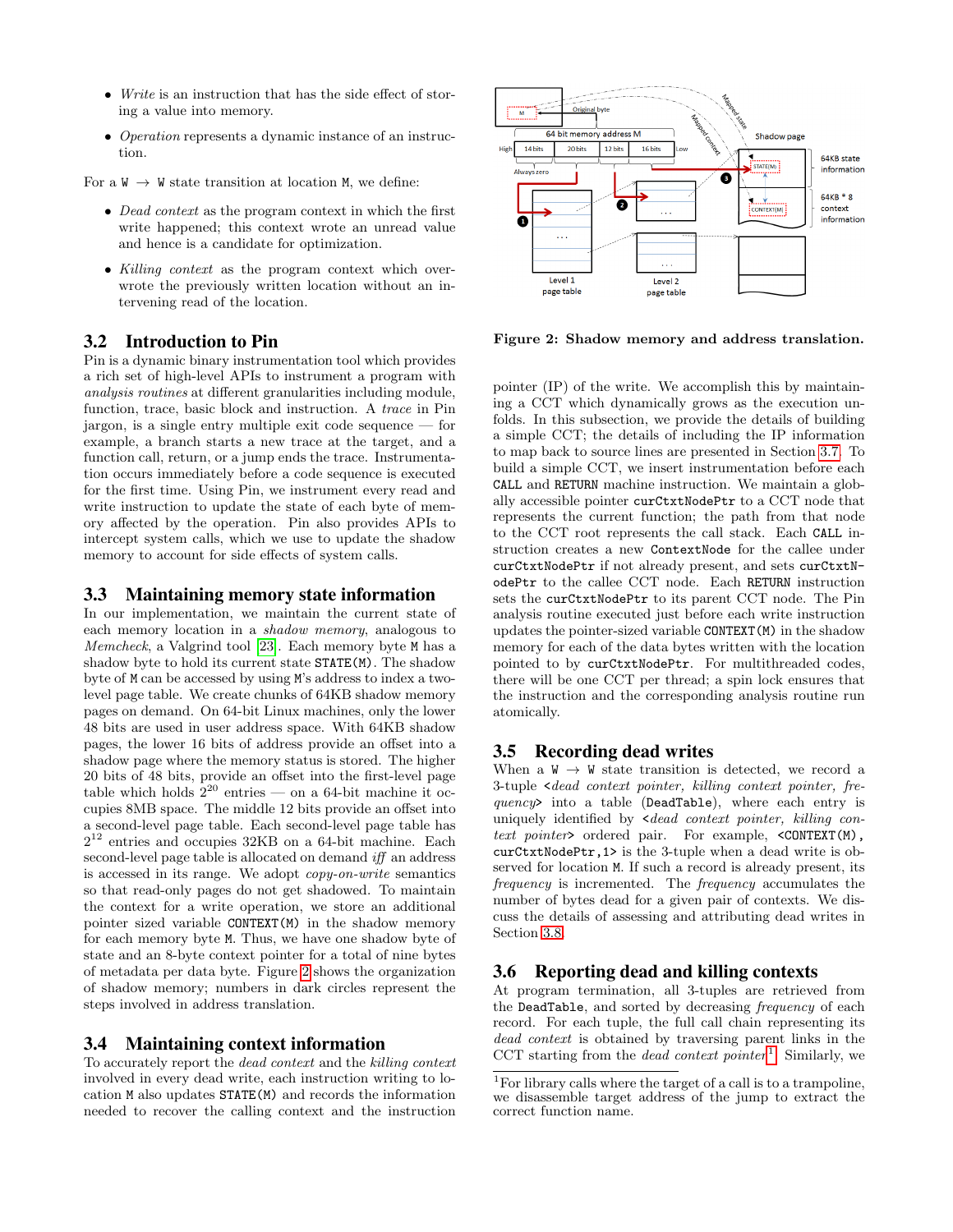

<span id="page-3-2"></span>Figure 3: Calling context tree.

can retrieve the killing context by traversing parent links in the CCT starting from the killing context pointer.

### <span id="page-3-0"></span>3.7 Attributing to source lines

Sometimes having only a chain of function names as a context may not suffice; source line numbers involved in the dead and killing writes may be needed. Tracking this information requires recording the IP in addition to the enclosing function for each write operation. Naively recording additional pointer sized IP values bloats shadow memory and adds excessive overhead. We provide a solution which avoids both. One could consider adding write IPs as leaf nodes in the CCT; these nodes would represent writes within a parent function. However, every time a write operation is executed, recording the context would involve looking up the corresponding CCT node for the write IP; this would inflate the cost of monitoring dramatically. Instead, one could consider representing the set of write instructions in a function as an array and assigning a slot index to each. Using Pin, one can assign a unique slot index to each write instruction during JIT translation; with this approach, the slot index for each write instruction is available to an analysis routine during execution in constant time.

Pin makes information about function boundaries available to instrumentation at run time. This information could be used to scan each function and assign a slot index to each write instruction. A problem with this approach is that it requires precise knowledge of function boundaries. In practice, program disassembly is imprecise [\[26\]](#page-10-12) and discovering function boundaries relies upon compiler-generated symbol information, which is often incomplete and sometimes incorrect [\[29\]](#page-10-13). The approach of associating write instructions in a function with slots would fail when execution transfers to an arbitrary code region where precise function bounds are unavailable. This is not uncommon; even the startup code executed before reaching the main() function exercises such

corner cases.

Providing a perfect solution to track IPs of write operations involves complex engineering of the CCT. To facilitate this, we developed a strategy that makes use of traces that Pin generates at JIT time. While the function bounds can be incorrect, the instructions identified in a trace are always correct since trace extraction happens at runtime. We modify the aforementioned simple CCT such that each ContextNode has several child traces (ChildTraces), each one represented by a TraceNode. Each TraceNode has an array of child IPs (ChildWriteIPs) where each array element corresponds to a write instruction under that trace, as shown in Figure [3.](#page-3-2)

We use Pin to instrument each trace entry. We also use Pin to add instrumentation before each CALL instruction to set a flag. On entering a trace, if the flag is set, we know that we have just entered a new function. If the flag is set when entering a trace, we inspect the children of the current CCT node curCtxtNodePtr looking for a child ContextNode representing the current IP; if none exists, we create and insert one. We update curCtxtNodePtr to the appropriate child and reset the flag. Whether the flag was set or not, we next lookup a child TraceNode under curCtxtNodePtr (creating and inserting a new one if necessary), and set curTraceNodePtr to point to the current trace. Tail calls to known functions are handled by having Pin instrument function prologues to adjust curCtxtNodePtr to point to a sibling node, and then adjust curTraceNodePtr. A tail call to an instruction sequence not known to be a function ends up being associated with a trace under the current function.

Using the aforementioned CCT structure, let's consider how we maintain the shadow information for a write operation. If a write instruction  $W_i$  is numbered as the  $42^{nd}$  write while JIT-ing a trace T; then executing  $W_i$ , which writes to location M, would update CONTEXT(M) with &curTraceNodePtr->ChildWriteIPs[42]. If an instance of  $W_i$  is a killing write, we record or update the 3-tuple <CONTEXT(M), &curTraceNodePtr- >ChildWriteIPs[42], frequency> in its DeadTable.

To report dead and killing contexts with source line information, we maintain a map that enables us to recover the IP of each write instruction in a trace. To recover the IP of a write instruction in a trace, we use the address of the first instruction in the trace, StartAddr, as the key in a map that yields an array; this array maps the slot index of each write instruction in a trace to its corresponding IP. That, combined with the call chain implied by the path through the CCT from a TraceNode to the root, identifies the complete calling context.

#### <span id="page-3-1"></span>3.8 Assessing deadness

Read and write operations happen at different byte-level granularities, for example 1, 2, 4, 8, 16, etc.. We define  $\overline{AverageWriteSize}$  in an execution as the ratio of the total number of bytes written to the total number of write operations performed.

$$
\overline{AverageWriteSize} = \frac{NumBytesWriten}{NumWriteOps}
$$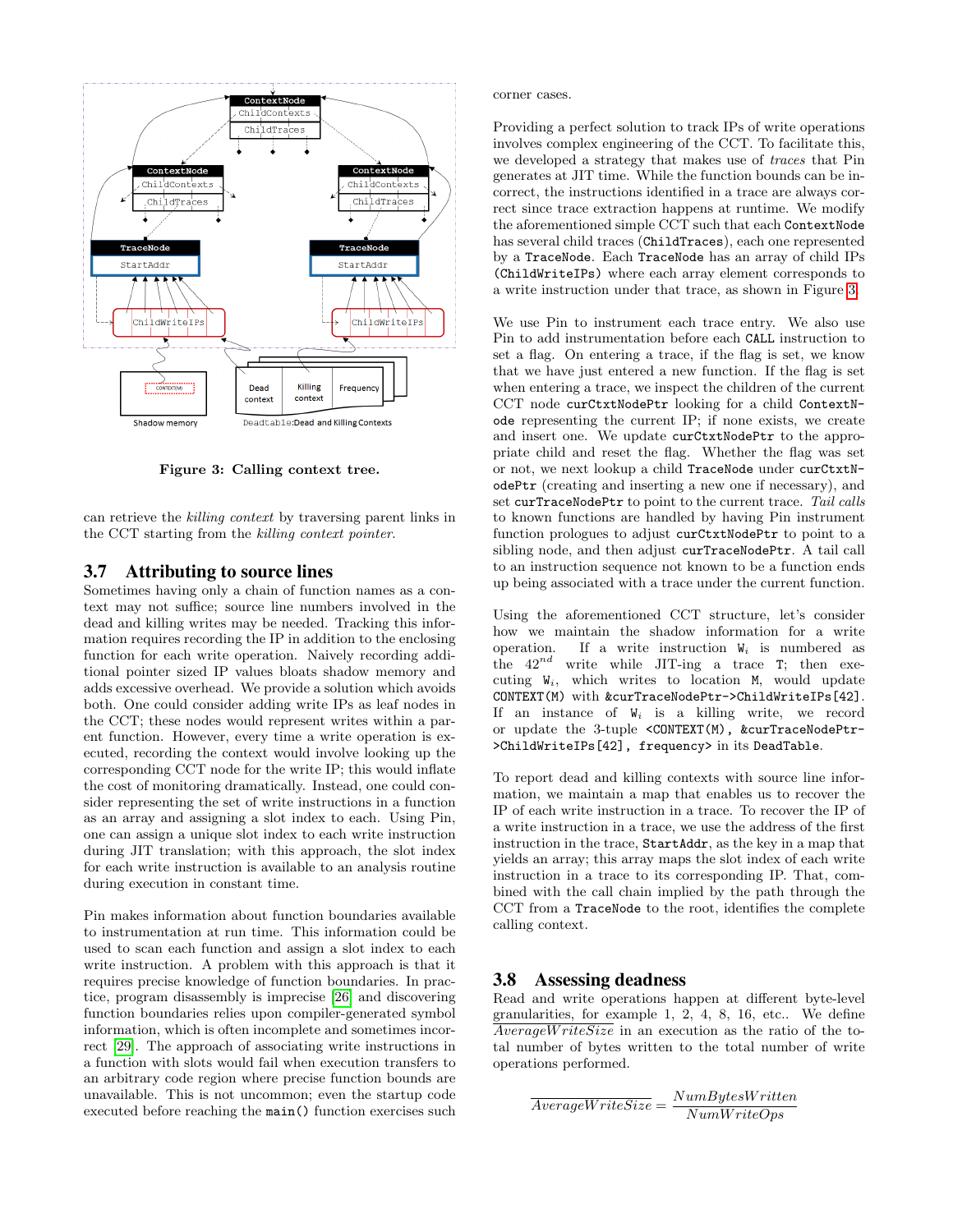

<span id="page-4-1"></span>Figure 4: Deadness in SPEC CPU2006-INT.

We approximate the number of dead write operations in an execution as the ratio of the total number of bytes dead to its AverageW riteSize.

$$
NumDe\widehat{dealogps} = \frac{NumBytesDead}{AverageWriteSize}
$$

We define Deadness in an execution as the percentage of the total dead write operations out of the total write operations performed, which is same as the percentage of the total number of bytes dead out of the total number of bytes written.

$$
Deadness = \frac{NumDeadOps}{NumWriteOps} \times 100
$$

$$
= \frac{NumBytesDead}{NumBytesWriten} \times 100
$$

DEADSPY accumulates the total bytes written and the total operations performed in an execution. As stated in Sec-tion [3.5,](#page-2-2) each record  $C_{ij}$  in a DeadTable is associated with a *frequency*  $F(C_{ij})$ , representing the total bytes dead in a dead context i due to a killing context j. We compute total Deadness as:

$$
Deadness = \frac{\sum_{i} \sum_{j} F(C_{ij})}{NumBytesWriter} \times 100
$$

We apportion *Deadness* among contributing pair of contexts  $C_{pq}$  as:

$$
Deadness(C_{pq}) = \frac{F(C_{pq})}{\sum_{i} \sum_{j} F(C_{ij})} \times 100
$$

An alternative metric to *Deadness* is Killness — the ratio of the total write operations killing previously written values to the total write operations in an execution. In practice, we found that both Deadness and Killness values for programs are almost the same.

## <span id="page-4-0"></span>4. ANALYSIS OF BENCHMARKS

Experimental setup. For our experiments, we used a quad-socket system with four AMD Opteron 6168 processors clocked at 1.9 GHz with 128GB of 1333MHz DDR3 running CentOS 5.5. We used the GNU 4.1.2 [\[11\]](#page-10-14) compiler tool chain with -O2 optimization.

## 4.1 SPEC benchmarks

Deadness in SPEC CPU2006. We measured the deadness of each of the SPEC CPU2006 integer and floating point reference benchmarks; and the results are shown in Figures [4](#page-4-1)



<span id="page-4-2"></span>Figure 5: Deadness in SPEC CPU2006-FP.



<span id="page-4-3"></span>Figure 6: DeadSpy overhead for SPEC CPU2006- INT.

and [5](#page-4-2) respectively. Several benchmarks execute multiple times, each time with a different input; each column in Figures [4](#page-4-1) and [5](#page-4-2) shows the measurements averaged over different inputs for the same benchmark. For a benchmark with multiple inputs, error bars represent the lowest and the highest deadness observed on its different inputs. Average deadness for integer benchmarks is 20.1% with the highest of 76.2% for gcc on the input c-typeck.i, and the lowest of 3.2% for astar on the input rivers.cfg. Average deadness for floating point benchmarks is 9.2% with the highest of 33.9% for soplex on the input pds-50.mps, and the lowest of 0.3% for lbm. Average difference between Killness and Deadness is 2.3% for integer benchmarks and 0.5% for floating point benchmarks.

These measurements indicate that for several of these codes, large fractions of memory access operations are dead. In many cases, just a few pairs of contexts account for most of dead writes. For example, in the SPEC CPU2006 integer reference benchmarks, for the benchmark/input pair with the median deadness, its top five context pairs account for 90% of deadness, and its top 15 context pairs account for 95% of deadness. This indicates that a domain expert could optimize a handful of context pairs presented by DEADSPY and expect to eliminate most dead writes in a program.

Overhead of instrumentation. As a tool that monitors every read and write operation in a program, quite naturally, DEADSPY significantly increases execution time. Figure [6](#page-4-3) shows the overhead of each of SPEC CPU2006 integer reference benchmarks. The overhead to obtain dead and killing contexts without line numbers is much less than when line number information is tracked as well. To track line numbers, we need to instrument each trace entry. The av-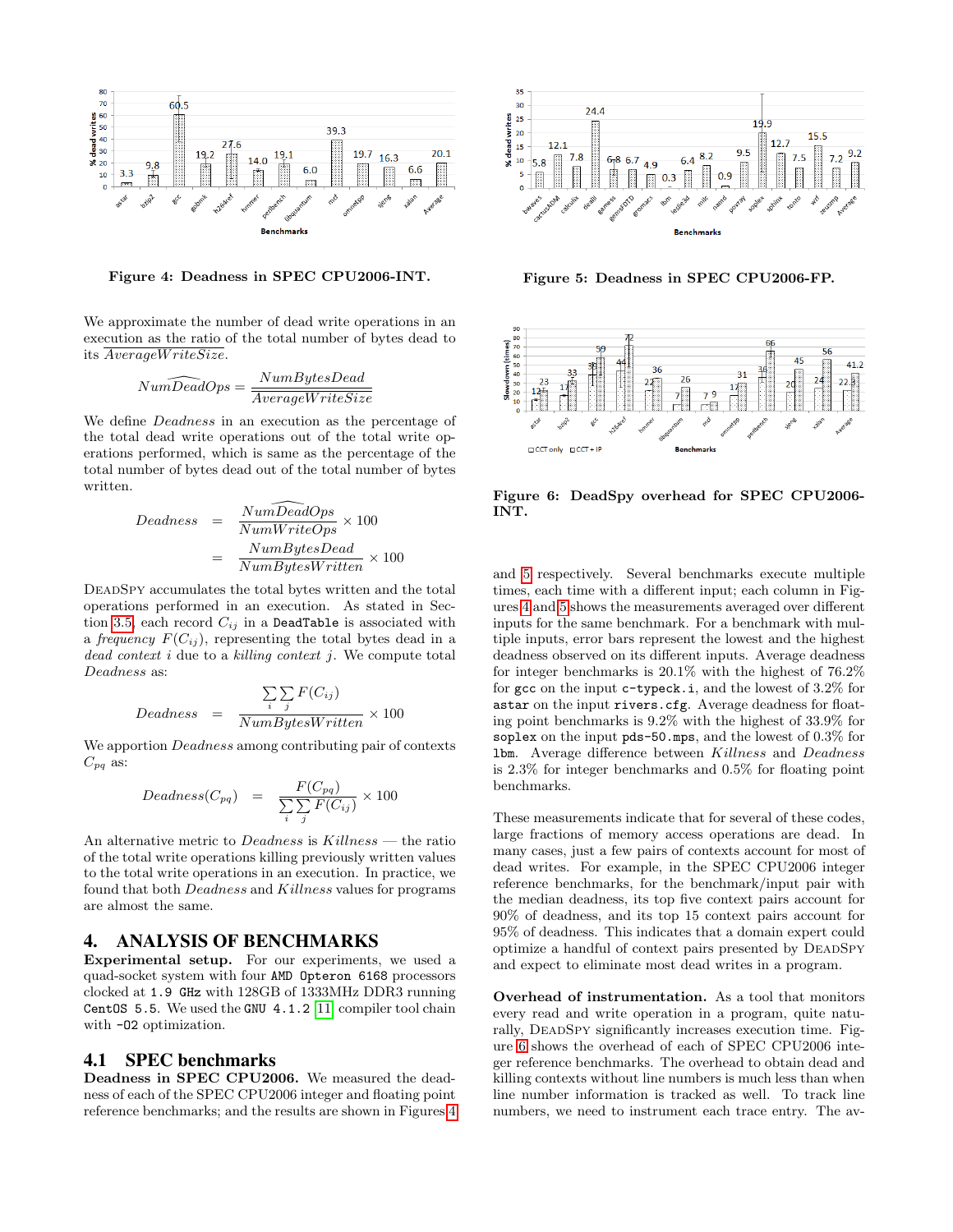|              | Deadness in % |                |      |          |         |      |           |         |      |
|--------------|---------------|----------------|------|----------|---------|------|-----------|---------|------|
| Program      |               | $Intel$ $11.1$ |      | PGI 10.5 |         |      | GNU 4.1.2 |         |      |
|              | None          | Default        | Max  | None     | Default | Max  | None      | Default | Max  |
| astar        | 2.3           | 8.4            | 5.0  | 5.2      | 1.1     | 5.7  | $2.5\,$   | 3.3     | 7.7  |
| bzip2        | 4.7           | 8.6            | 8.9  | 4.9      | 9.9     | 12.8 | 5.1       | 9.8     | 11.9 |
| $_{\rm gcc}$ | 39.3          | 67.8           | 67.2 | 40.8     | 53.3    | 51.9 | 39.7      | 60.5    | 64.5 |
| gobmk        | 15.7          | 21.3           | 22.7 | 17.4     | 19.1    | 20.7 | 16.0      | 19.2    | 20.1 |
| h264ref      | 14.4          | 28.4           | 38.3 | 15.1     | 24.5    | 26.2 | 15.3      | 27.6    | 27.9 |
| hmmer        | 31.3          | 68.7           | 68.8 | 31.5     | 67.6    | 67.9 | 0.3       | 14.0    | 29.4 |
| perlbench    | 15.3          | 18.0           | 20.0 | 16.7     | 16.5    | 16.8 | 13.2      | 19.1    | n/a  |
| libquantum   | 1.7           | 6.0            | 0.3  | 2.8      | 7.1     | 7.5  | 2.3       | 6.0     | 6.1  |
| mcf          | 16.6          | 49.4           | 49.5 | 17.2     | 27.6    | 47.2 | 17.3      | 39.3    | 47.3 |
| omnetpp      | 4.8           | 19.4           | 22.1 | 11.8     | 11.2    | 27.7 | 4.7       | 19.7    | 21.4 |
| sjeng        | 9.6           | 20.4           | 17.8 | 10.3     | 11.4    | 13.9 | 10.0      | 16.3    | 19.7 |
| xalan        | 1.5           | 6.6            | 6.7  | 5.1      | 4.7     | 9.4  | 1.7       | 6.6     | 8.4  |
| Average      | 13.1          | 26.9           | 27.3 | 14.9     | 21.2    | 25.6 | 10.7      | 20.1    | 24.0 |

<span id="page-5-2"></span>Table 1: Deadness in SPEC CPU2006-INT with different compilers and optimization levels.

erage<sup>[2](#page-5-1)</sup> slowdowns due to instrumentation without and with line information are 22.3x and 41.3x respectively. The maximum slowdown is seen for the h264ref benchmark on the input foreman\_ref\_encoder\_baseline.cfg with 41.3x without line-level attribution and 83.6x with line numbers. High deadness typically comes with high overhead due to the cost of recording participant contexts on each instance of a dead write.

Deadness across compilers and optimization levels. We used  $-02$  optimization as the basis for our experiments since it is often used in practice. However, our findings are not limited to a specific optimization level or a specific compiler. We found high deadness across different optimization levels and across different compilers. For completeness, we present the deadness in SPEC CPU2006 integer reference benchmarks when compiled without optimization, with default optimization, and with highest level of optimization on three different compiler chains viz., Intel 11.1 [\[15\]](#page-10-15), PGI 10.5 [\[30\]](#page-10-16), and GNU 4.1.2 [\[11\]](#page-10-14). By reading the accompanying compiler manual pages, we concluded that the default optimization level is -O2 on these three compilers; and the highest optimization level for Intel 11.1 is -fast, for PGI 10.5 is -fastsse, -Mipa=fast,inline, and for GNU 4.1.2 is -O3 -mtune=opteron. We did not conduct profile guided optimizations in our experiments. The deadness found across these compilers is shown in Table [1.](#page-5-2) The perlbench benchmark did not finish execution when compiled with GNU 4.1.2 at the highest optimization, even without DEADSPY attached; hence we do not have the results for the same. It is evident that high deadness is pervasive across compilers and across optimization levels. Quite intuitively, higher optimization levels, except inter-procedural analysis, offer no advantage in eliminating dead writes. Meticulous readers may observe that typically, deadness increases with increase in optimization levels on all compilers; this can be attributed to the fact that with higher optimizations, the absolute number of memory operations often reduces, but the absolute number of dead writes does not reduce proportionally.

#### 4.2 OpenMP NAS parallel benchmarks

To assess the deadness in multithreaded applications, we ran DEADSPY on the OpenMP suite of NAS parallel bench-

| Program       | Deadness in %   |                             |               |  |  |
|---------------|-----------------|-----------------------------|---------------|--|--|
|               | Inter-thread (A | $Intra\text{-}thread$<br>(B | Total $(A+B)$ |  |  |
| bt.S          | 5.28E-02        | $1.13E + 01$                | $1.14E + 01$  |  |  |
| cg.S          | $6.83E-03$      | $2.86E + 00$                | $2.87E + 00$  |  |  |
| dc.S          | $2.26E-03$      | $1.78E + 01$                | $1.78E + 01$  |  |  |
| ep.S          | 9.84E-02        | 1.68E-01                    | 2.66E-01      |  |  |
| ft.S          | 3.35E-01        | $4.17E + 00$                | $4.50E + 00$  |  |  |
| is.S          | $1.08E + 00$    | $1.06E + 00$                | $2.13E + 00$  |  |  |
| lu.S          | 1.89E-02        | $6.01E + 00$                | $6.03E + 00$  |  |  |
| mg.S          | $4.44E-01$      | $6.10E + 00$                | $6.55E + 00$  |  |  |
| sp.S          | 2.68E-01        | $3.32E + 00$                | $3.59E + 00$  |  |  |
| $\text{ua.S}$ | $1.04E-01$      | $4.43E + 00$                | $4.54E + 00$  |  |  |
| Average       | 2.40E-01        | $5.72E + 00$                | $5.96E + 00$  |  |  |

<span id="page-5-3"></span>Table 2: Deadness in OpenMP NAS parallel benchmarks.

marks version 3.3 [\[18\]](#page-10-17) with four worker threads (i.e., OMP\_NUM\_THREADS=4). Table [2](#page-5-3) shows the deadness found in these benchmarks. The average deadness for these applications was 5.96%, which is less than those observed for the SPEC CPU2006 serial codes. Moreover, the interthread deadness, which happens when a previous write by one thread is overwritten by a different thread, is negligible. For multithreaded applications tuned to maintain affinity between data and threads, there is little inter-thread deadness.

# <span id="page-5-0"></span>5. CASE STUDIES

In this section, we evaluate the utility of DEADSPY for pinpointing inefficiencies in executions of four codes: the 403.gcc and 456.hmmer programs from SPEC CPU2006 benchmarks, the bzip2 file compression tool [\[27\]](#page-10-18), and a scientific application Chombo [\[3\]](#page-9-4). We investigate dead writes in executions of these applications and we apply optimizations to eliminate some of the most frequent dead writes. We present the performance gains achieved after code restructuring. Unless stated otherwise, we use the aforementioned experimental setup.

## 5.1 Case study 403.gcc

403.gcc was our top target for investigation since it showed a very high percentage of dead writes. For the c-typeck.i input which yielded 76% deadness, the top most pair of dead contexts accounted for 29% of the deadness. The offending code is shown in Listing [1.](#page-6-0) In this frequently-called function, gcc does the following:

1. On line 3: allocates last\_set as an array of 16937 elements, 8 bytes each, amounting to a total of 132KB.

<span id="page-5-1"></span><sup>&</sup>lt;sup>2</sup>As of this writing we do not have results for 445.gobmk due to its large memory footprint.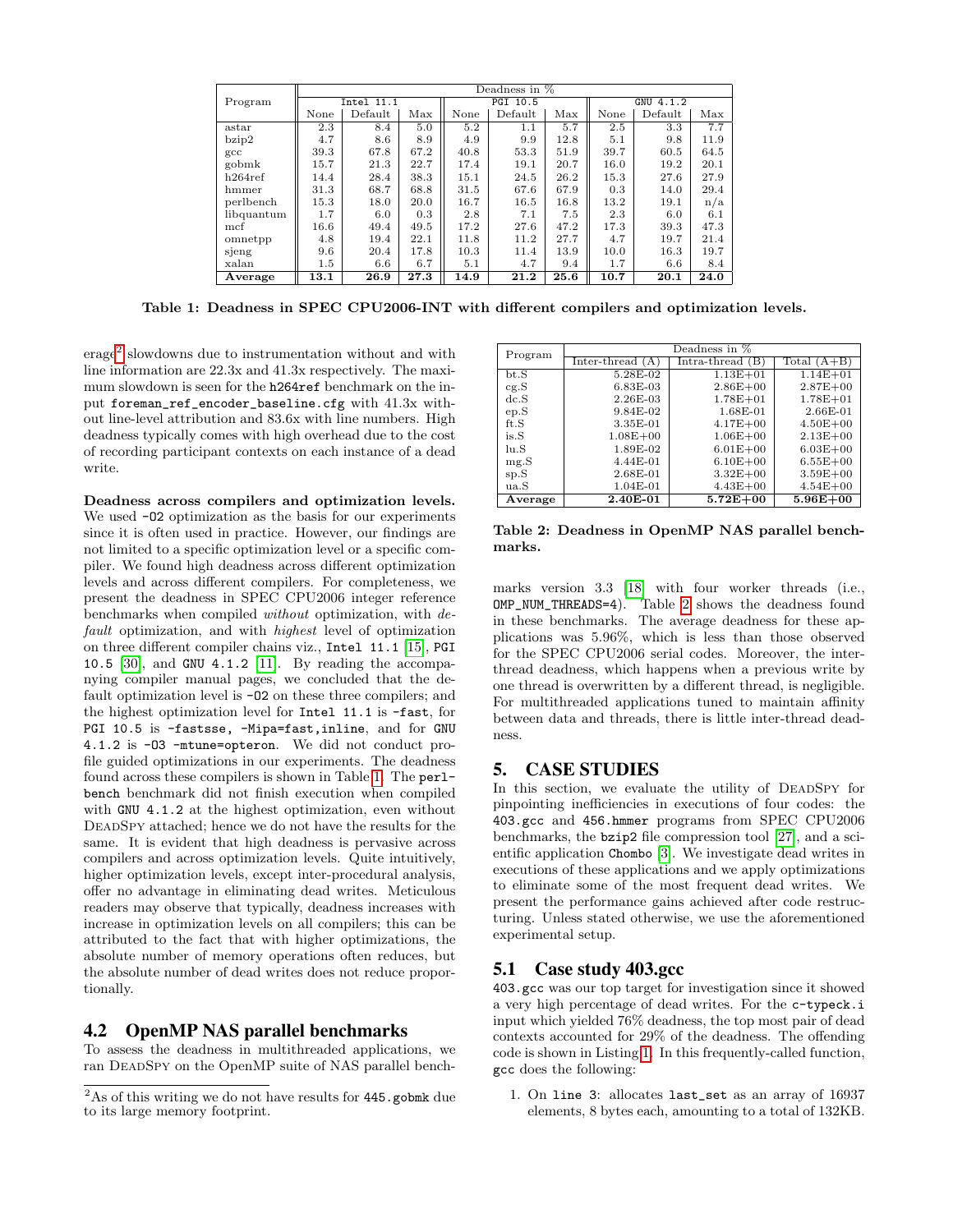```
1 void loop_regs_scan(struct loop *loop, ...){
 2 \qquad \qquad \ldots3 last_set = (rtx *) xcalloc(regs->num, sizeof (
           \mathrm{rtx} ) ) ;
4 /* Scan the loop, recording register usage */
5 \quad for (each instruction in loop) {
 6 \qquad \qquad \ldots\frac{\text{if (GET-CODE (PATTERN (insn))} = \text{SET } | \dots)}\begin{array}{ccc} 8 & \text{count\_one\_set} & (\dots, \text{last\_set}, \dots); \end{array}9 . . .
10 if (end of basic block)
11 memset (last_set, 0, \text{regs} \rightarrow num * size of (rtx));
12 }
13
14 }
```
Listing 1: Dead writes in gcc due to an inappropriate data structure.

- 2. On lines 5-12: iterates through each instruction belonging to the incoming argument loop.
- 3. On lines 7-8: If insn matches a pattern, calls count\_one\_set() which updates last\_set with the last instruction that set a virtual register.
- 4. On lines 10-11: if the basic block ends, memset() is called to reset the entire 132KB last\_set array for reuse in the next basic block of loop.

The program spends a lot of time zero initializing the array last\_set, most of which is already zero. DEAD-Spy detected dead writes in memset() with its caller as loop\_regs\_scan(). The root cause for the high amount of deadness is that the basic blocks are typically short and the number of registers used in a block is small; gcc allocated a maximum size array without considering this common case. Clearly, a dense array is a poor data structure choice to represent this sparse register set. We gathered some statistics on the usage pattern of last\_set using the c-typeck.i input and found that the median use was only 2 unique slots with a maximum of 34 slots set between episodes of memset()s. Furthermore, the median of total number of writes to non-unique slots of last\_set was 2 with a maximum of 63 between two episodes of memset()s. We found that just 22 non-unique slots were accessed on 99.6% of occasions. As a quick fix, we maintained a side array which recorded the first 22 non-unique indices accessed. If the side array does not overflow, we can simply zero at most those 22 indices of last\_set instead of calling memset() on the entire 132KB array. In rare cases when the side array overflows, we can fall back to resetting the entire last\_set array.

A poor choice of data-structures has manifested itself as dead writes. Better permanent fixes for the aforementioned problem include

- using a sparse representation for the register set, such as splay trees, or
- using a composite representation for the register set that switches from a short sparse vector, a scalable sparse set representation such as a splay tree, and the full dense set representation.

In the latter case, a competitive algorithm could switch between representations based on the number of elements in the set and the pattern of accesses.

```
1 void c selib-init (){
 2 \hspace{2.5cm} \ldots3 c selib_nreg s = max_reg_num ();
 4    // initializes reg_values with zeros<br>5    VARRAY_ELT_LIST_INIT(reg_values, cselib_nregs,
                  . . . ) ;
 6 \qquad \ldots7 \t\t\t\t\t\t\t\t\text{clear_table} (1);<br>8)
     }
9
10 \quad \underline{\text{void}} \quad \text{clear\_table} \quad (\underline{\text{int}} \quad \text{clear\_all}) \{11 // sets all reg_values to zeros<br>12 for (i = 0; i < cselib_nregs; i++)
13 REG_VALUES ( i ) = 0;<br>
14 ...
     14 . . .
15
```
Listing 2: Dead reinitialization in gcc.

| Program       | Workload       | $\%$ Fast | %Reduction in resource |                   |                         |              |  |
|---------------|----------------|-----------|------------------------|-------------------|-------------------------|--------------|--|
|               |                |           | L1                     | $^{\rm L2}$       | $\overline{\text{Ops}}$ | $_{\rm Cyc}$ |  |
|               | 166.i          | 8.5       | 10.8                   | $-7.4$            | 14.4                    | 8.7          |  |
|               | 200.i          | $3.5\,$   | 6.2                    | $-0.3$            | 3.3                     | 3.1          |  |
|               | c-typeck.i     | 28.1      | 29.0                   | 31.2              | 29.9                    | 24.7         |  |
|               | $cp-decl.i$    | 15.6      | 14.9                   | $-2.3$            | 24.0                    | 16.8         |  |
| 403.gcc       | expr.i         | 18.4      | 14.3                   | 12.7              | 23.5                    | 18.0         |  |
|               | expr2.i        | 18.7      | 10.6                   | 11.8              | 24.3                    | 17.4         |  |
|               | g23.i          | 10.9      | 9.0                    | 10.7              | 15.9                    | 10.4         |  |
|               | s04.i          | 22.8      | 19.2                   | 24.1              | 23.2                    | 22.2         |  |
|               | scilab.i       | 1.9       | 3.6                    | 0.0               | 0.7                     | 1.4          |  |
|               | average        | 14.3      | 13.1                   | 8.9               | 17.7                    | 13.7         |  |
|               | retro.hmm      | 15.1      | 2.3                    | 1.2               | $0.\overline{5}$        | 15.5         |  |
|               | nph3.hmm       | 16.2      | $-4.1$                 | $-2.3$            | 0.7                     | 16.4         |  |
| 456.<br>hmmer | average        | 15.7      | $-0.9$                 | $-0.6$            | 0.6                     | 15.9         |  |
|               | chicken.jpg    | 0.8       | 0.0                    | 0.0               | 1.0                     | 0.2          |  |
|               | liberty.jpg    | 0.7       | 0.0                    | 0.0               | 0.7                     | 0.5          |  |
| bzip2-1.0.6   | input.program  | 14.2      | 0.5                    | 0.0               | 10.3                    | 13.9         |  |
|               | text.html      | 3.5       | 0.0                    | 0.0               | 2.1                     | 4.7          |  |
|               | input.source   | 10.5      | 0.0                    | $-0.8$            | 7.9                     | 9.7          |  |
|               | input.combined | 13.2      | 0.0                    | $-0.7$            | 9.5                     | 12.5         |  |
|               | average        | 7.2       | 0.1                    | $-0.3$            | 5.2                     | 6.9          |  |
| Chombo        | common.input   | 6.6       | 8.2                    | $\overline{20.3}$ | $\overline{2.4}$        | 6.0          |  |

<span id="page-6-2"></span>Table 3: Performance improvements.

Another dead write context was found in the cselib\_init() function shown in Listing [2.](#page-6-1) Looking at the macro VAR-RAY\_ELT\_LIST\_INIT revealed that it was allocating and zero initializing the array reg\_values. Then, without any further reads from the array, the call to clear\_table(1) was again resetting all elements of reg\_values to zeros. The dead write symptom highlights losses due to the use of a generic, heavyweight API on a hot path where slim APIs are needed. We fixed this by simply calling a specialized version of clear\_table() that did not initialize reg\_values.

We identified and fixed two more top dead contexts in 403.gcc, both related to repeated zero initialization of a dense data structure where the usage pattern was sparse. In general, finding the root causes of performance issues was straightforward once the dead and killing contexts were presented. Optimizing the top four pairs of dead contexts resulted in improving gcc's running time by 28% for the c-typeck.i input. The average speedup across all inputs was 14.3%. Table [3](#page-6-2) shows the performance improvements in terms of percentage speedup (%Fast column), reduction in L1 data-cache misses (L1 column), L2 data-cache misses (L2 column), operations completed (Ops column), and processor cycle counts (Cyc column) for each of the input files of gcc compared to the baseline. The performance improvements come from both reduced cache miss rates and reduced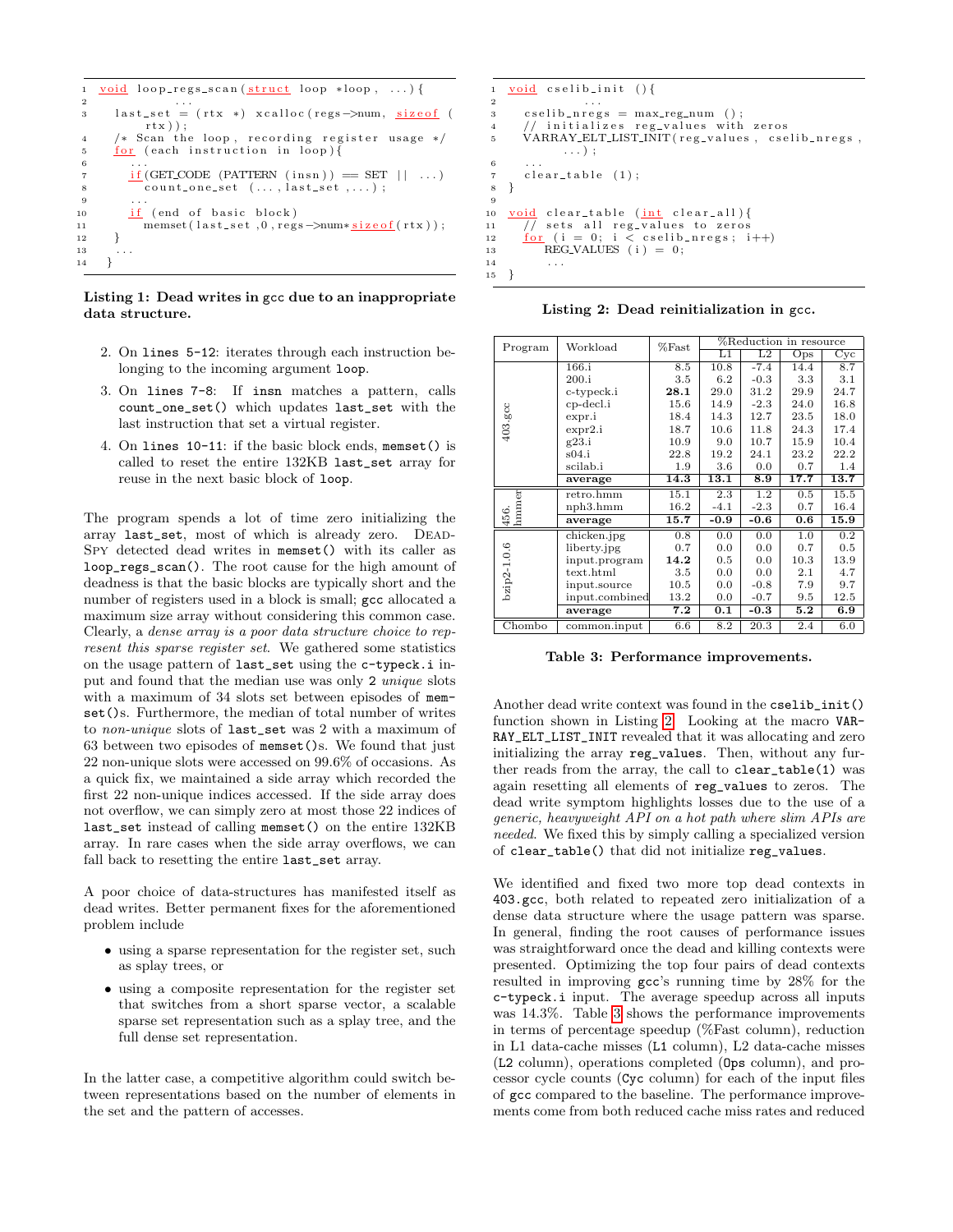<span id="page-7-0"></span>

|              | $ic [k] = mpp [k] + tpmi [k];$                |
|--------------|-----------------------------------------------|
| $\mathbf{2}$ | <u>if</u> $((sc = ip[k] + tip[i[k]) > ic[k])$ |
| -3           | $ic [k] = sc;$                                |

Listing 3: Dead writes in 403.hmmer.

<span id="page-7-1"></span>

| 1              | $\frac{\text{int}}{\text{int}}$ icTmp = mpp[k] + tpmi[k]; |
|----------------|-----------------------------------------------------------|
| $\overline{2}$ | if $((sc = ip[k] + tip[i[k]) > icTmp)$                    |
| 3              | $ic[k] = sc;$                                             |
| $\overline{4}$ | else                                                      |
| 5              | $ic [k] = icTmp;$                                         |
|                |                                                           |

Listing 4: Avoiding dead writes in 403.hmmer.

operation counts. Occasionally, there are slightly more L2 misses (represented by negative numbers) which are offset by improvements in other areas. We ran the modified gcc on a version of the SPEC'89 fpppp code, which we converted from Fortran to C code for our experiments. This benchmark is marked by very long basic blocks and stresses register usage. This stresses the code segments we modified. Despite being a pathological case, our modified gcc showed a 2% speedup when compiling fpppp.

#### 5.2 Case study 456.hmmer

456.hmmer benchmark is a computationally intensive program. It uses profile hidden markov models of multiple sequence alignments, which are used in computational biology to search for patterns in DNA sequences.

It was surprising to see that 456.hmmer had only 0.3% deadness in the unoptimized case, whereas it had 30% deadness in the optimized case for the GNU compiler (see Table [1\)](#page-5-2). In fact, the absolute number of dead writes increased by 54 times from the unoptimized to the highest optimized code for the nph3.hmm workload. Intel and PGI compilers also showed disproportionate rise in deadness for optimized cases.

Listing [3](#page-7-0) shows the code snippet where DEADSPY identified high-frequency dead writes for the default (-02) optimized code. This code appears in a two-level nested loop, and DeadSpy reported that the write in line 3 overwrote the write in line 1. In the unoptimized code, the two writes to ic[k] one each on line 1 and line 3 are separated by a read in the conditional expression on line 2, thus making them non dead. In the optimized code, the value of ic[k] computed on line 1 is held in a register, which is reused during the comparison on line 2; however, the write to memory on line 1 is not eliminated, since the compiler cannot guarantee that the arrays ip, tpii and ic do not alias each other. Thus in the optimized code, if line 3 executes, it kills the previous write to ic[k] on line 1.

On inspecting the surrounding code, we inferred that the three pointers always point to different regions of memory and never alias each other, thus making them valid candidates for declaring as restrict pointers in C language. However, we found that the gcc 4.1.2 compiler does not fully respect the restrict keyword. Hence we hand optimized the code as shown in Listing [4.](#page-7-1) The optimization improved the running time by more than 15% on average. Table [3](#page-6-2) shows the reduction in other resources.

```
1 Bool mainGtU ( UInt32 i1, UInt32 i2, UChar∗
        block, \dots) {<br>Int32 k; UChar
2 Int32 k; UChar c1, c2; UInt16 s1, s2;<br>3 /* 1 */3 /∗ 1 ∗/
4 c1 = block [i1]; c2 = block [i2];<br>5 if (c1 != c2) <u>return</u> (c1 > c2);
5 if (c1 := c2) return (c1 > c2);2 */7 i1++; i2++; c1 = block [i1]; c2 = block [i2];<br>s if (c1 != c2) return (c1 > c2);
        if ( c1 != c2 ) <u>return</u> ( c1 > c2 );
9 /* 3 */<br>10 i1++; ii1++; i2++, c1 = block[i1]; c2 = block[i2];11 if (c1 \leq c2) <u>return</u> (c1 > c2);<br>
12 such checks
        \overline{\ldots} 12 such checks
\begin{array}{cccc} 13 & \ldots & \text{rest} \text{ of the function} \\ 14 & \end{array}14
```
Listing 5: Dead writes in bzip2 at mainGtU().

<span id="page-7-4"></span>

|                |                      | 1 leal (%r11,%rcx), %r8d<br>#%r8d contains i1               |
|----------------|----------------------|-------------------------------------------------------------|
|                |                      | 2 leal $1(\%r8)$ , $%$ ebx<br>#compute $(i1+1)$ in %ebx     |
|                |                      | 3 leal $2(\%r8)$ , $%r9d$<br>#compute $(i1+2)$ in %r9d      |
| $\overline{4}$ |                      | movq $\%$ rbx, 360( $\%$ rsp)<br>$\#$ spill (i1+1) to stack |
|                |                      | 5 movq $\%$ r9, 352( $\%$ rsp) #spill (i1+2) to stack       |
|                |                      | are computed and spilled<br>6 $\#$ (i1+3) to (i1+11)        |
|                |                      |                                                             |
|                |                      | 7 $\#$ first check of if $(c1 \leq c2)$                     |
|                |                      | s cmpb %al, $(\%r15, \%rdx)$ #if $(c1 := c2)$               |
| 9              | $\sim$ $\sim$ $\sim$ |                                                             |
|                |                      | 10 $\#$ second check of if $(c1 \leq c2)$                   |
| 11             |                      | cmpb %al, $(\%r15, \%rdx)$ #if $(c1 := c2)$                 |
|                | $12 \ldots$          |                                                             |
|                |                      |                                                             |

Listing 6: Hoisting and spilling in bzip2.

This pattern of deadness repeated several times in the same function. Intel 11.1 compiler at its default optimization level honors the restrict keyword, hence we used it for comparison. We observed that the enclosing function had 13 non-aliased pointers. Declaring these 13 pointers as restrict improved the running time by more than 40% on average (L1 misses, L2 misses, instructions executed, and cycle count reduced respectively by 34%, 47%, 45%, and 40%). The Intel compiler performed dramatically better because of efficient SIMD vectorization via SSE instructions once the pointers were guaranteed to not alias each other. On disabling vectorization we observed 16% speedup; nevertheless DEADSPY pinpointed optimization limiting code regions, indicating opportunities for performance improvement.

# 5.3 Case study bzip2-1.0.6

bzip2 is a widely used compression tool. For our experiments on bzip2, we used the most recent publicly available version 1.0.6 with the same workload files as SPEC CPU2006.[3](#page-7-2)

DeadSpy reported frequent dead writes in the inlined function mainGtU() shown in Listing [5.](#page-7-3) In this function, 12 conditions are successive checked each of which accesses the array elements  $block[i1] \cdots block[i1+11]$  and  $block[i2] \cdots block[i2+11]$ . The function returns if any one of the checks fail. Corresponding x86 assembly in Listing [6](#page-7-4) shows that gcc 4.1.2 hoists the computation of indices  $(i1+1)\cdots(i1+11)$  ahead of the first conditional on line 8. Lines 2 and 3 in Listing [6](#page-7-4) show sample instruc-

<span id="page-7-2"></span><sup>3</sup>We did not use 401.bzip2 from SPEC CPU2006 since inlining is disabled in that version, presumably for code portability reasons. Enabling inlining on 401.bzip2 will produce the same issue as discussed here.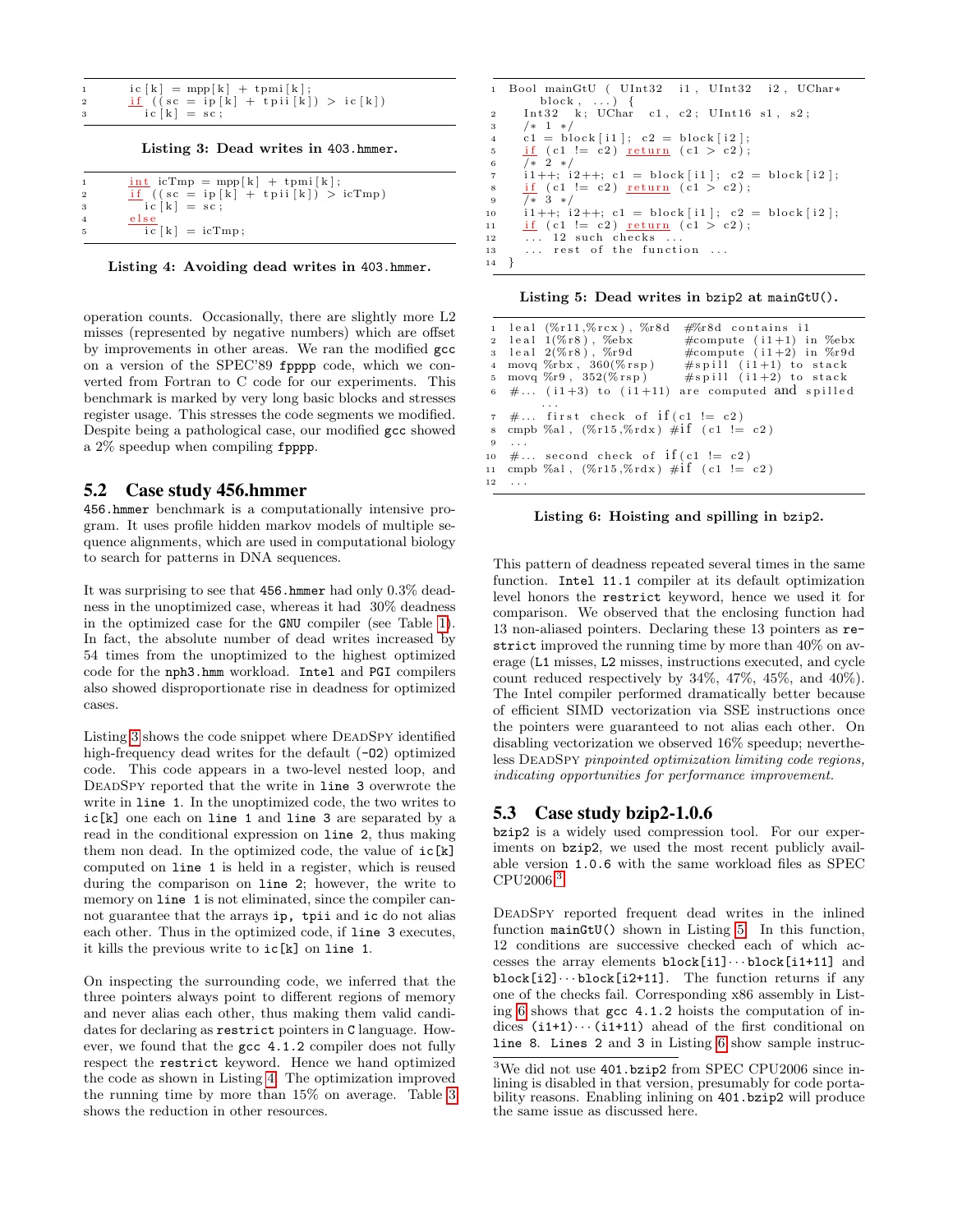```
1 / * value unknown at compile time */2 <u>extern int</u> gDisableAggressiveSched;<br>3 Bool mainGtU (...) {
 4 . . .
 5 switch (gDisableAggressiveSched) {
 6 case 1: // always taken7 c1 = block [i1]; c2 = block [i2];
 \begin{array}{lll} 8 & \quad \underline{\text{if}} \ (\text{c1} \ != \text{c2}) \ \underline{\text{case}} \ 2: \ // \ \text{Fall through} \end{array}10 i1++; i2++; c1 = block[i1]; c2 = block[i2];11 if (c1 \leq c2) return (c1 > c2);
12 \quad \text{case} \quad 3: \quad \text{/} \quad \text{Fall} \quad \text{through}13 \overline{i_1^1} \overline{i_2^2} \overline{i_1^2} \overline{i_2^2} \overline{i_1^2} \overline{i_2^2} \overline{i_1^2} \overline{i_2^2} \overline{i_2^2} \overline{i_1^2} \overline{i_2^2} \overline{i_2^2} \overline{i_1^2} \overline{i_2^2} \overline{i_2^2} \overline{i_1^2} \overline{i_2^2} \overline{i_2^2} \14 \frac{\text{if}}{15} ( c1 != c2) <u>return</u> ( c1 > c2);<br>15 ... 12 such checks ...
                  12 such checks ...
16 } // end switch
17 \ldots rest of the function ...
18 }
```
Listing 7: bzip2 modified to eliminate dead writes arising due to hoisting and spilling.

tions computing (i1+1) and (i1+2). On the register starved x86 architecture, the precomputed values could not be kept in registers and hence they are all spilled. Lines 4 and 5 in Listing [6](#page-7-4) show sample spill code for (i1+1) and (i1+2). The compute and spill pattern repeats unconditionally 12 times before the first conditional test. During execution of the mainGtU() function, based on the data present in block, often the code fails one of the early conditional tests. In this case, all of the pre-computed values and spills are unused. DEADSPY detects that these spill slots are written repeatedly and unread. Since mainGtU() happens to be at the heart of bzip2's compute kernel, the effect of hoisting index computations into the hot code region has a negative impact on performance. This exposes the lack of cooperation between the instruction scheduling and register allocation phases of gcc, which results in poor generated code.

To suppress gcc's over-aggressive scheduling and register spilling, we overlaid a switch statement over the control flow—a technique analogous to Duff's device [\[10\]](#page-10-19). Listing [7](#page-8-1) shows restructured code where the value of gDisableAggressiveSched is always 1 at runtime making the case 1 arm of the switch statement to be the always taken branch.

Table [3](#page-6-2) shows the improvements obtained using our workaround. bzip2 shows an average speedup of 7.2% with the maximum of 14.2% for the input.program workload. While the cache misses remained almost the same before and after the fix, the operations performed and the cycle counts reduced by a proportion commensurate with the observed performance gains. This is justifiable since the code changes eliminated dead writes to on-stack temporaries which are typically cached. Execution time was improved by avoiding the unnecessary index computation and spilling.

#### 5.4 Case study Chombo's amrGodunov3d

We ran DEADSPY on amrGodunov3d, a standard benchmark program that uses Chombo [\[3\]](#page-9-4), which is a framework for solving partial differential equations in parallel using blockstructured, adaptively refined grids. For detecting nodelevel inefficiency, we ran  $\text{amr}$ Godunov3d on a single node<sup>[4](#page-8-2)</sup> and detected 34% deadness.

```
1 Wgdnv(i, j, k, 0) = x2 if (spout le (0.0 d0)) then
3 Wgdnv(i, j, k, 0) = y4 endif
5 \text{ if } (spin.get.(0.0 d0)) \text{ then}6 Wgdnv(i, j, k, 0) = zendif
```
Listing 8: Dead writes in a Chombo Riemann solver.

<span id="page-8-4"></span> $(spin.get.(0.0 d0))$  then 2 Wgdnv $(i, j, k, 0) = z$  $3 \text{ else if } ($  spout  $\text{ le } .(0.0 d0) )$  then  $\begin{array}{lll} \text{4} & \overline{\text{Wgdnv}}(i,j,k,0) = y \\ \text{5} & \text{else} \end{array}$  $e$ <sup>l s</sup> 6 Wgdnv $(i, j, k, 0) = x$ endif



The Chombo framework lacks design for performance; it is a hybrid code which has a C++ driver with computational kernel written in Fortran. We discuss two high frequency dead write scenarios where developer did not pay enough attention to performance while designing the framework.

First, the code snippet shown in Listing [8](#page-8-3) appears in a 3 level nested loop of the computationally intensive Riemann solver kernel which works on a 4D array of 8 byte real numbers. DEADSPY reported that the write in line 1 was killed by the write in line 3 as well as the write in line 6; and the write in line 3 was killed by the write in line 6. To fix the problem, we applied a trivial code restructuring by using else if nesting as shown in Listing [9.](#page-8-4)

Second, the code snippet shown in Listing [10](#page-9-5) appears on a hot path with 2-level nested loop. The call to construct FArrayBox objects — WTempMinus and WTempPlus, on lines 2, 3 respectively, zero initialize a 4D-box data structure member in FArrayBox. The call to the copy() member function on lines 6,7 fully overwrites the previously initialized 4D-box data structures with new values. Similarly, 4D-box AdWdx constructed and zero initialized in line 4 is fully overwritten inside the function quasilinearUpdate() called from line 8. These dead writes together contribute to a deadness of 20% in the program. The dead writes result from using a non specialized constructor. We remedied the problem by overloading the constructor with a specialized leaner version which did not initialize the 4D box inside FArrayBox.

In Chombo, the dead writes due to initialization followed by the overwrite pattern was pervasive. In fact, we observed this pattern to be pervasive in SPEC CPU2006 benchmarks, we omit the details for brevity. By using slimmer versions of constructors in five more similar contexts, we were able to improve Chombo's running time by 6.6%. Table [3](#page-6-2) shows reductions in cache misses and total instructions as well.

# <span id="page-8-0"></span>6. RELATED WORK

Several compiler optimizations focus on reducing avoidable operations. In some way, every execution speed related optimization tries to reduce operation count and/or memory accesses. An exhaustive review of compiler optimizations is beyond the scope of this paper. We highlight some prior art

<span id="page-8-2"></span><sup>4</sup>We used Intel Xeon E5530 processor and Intel compiler tools version 12.0.0.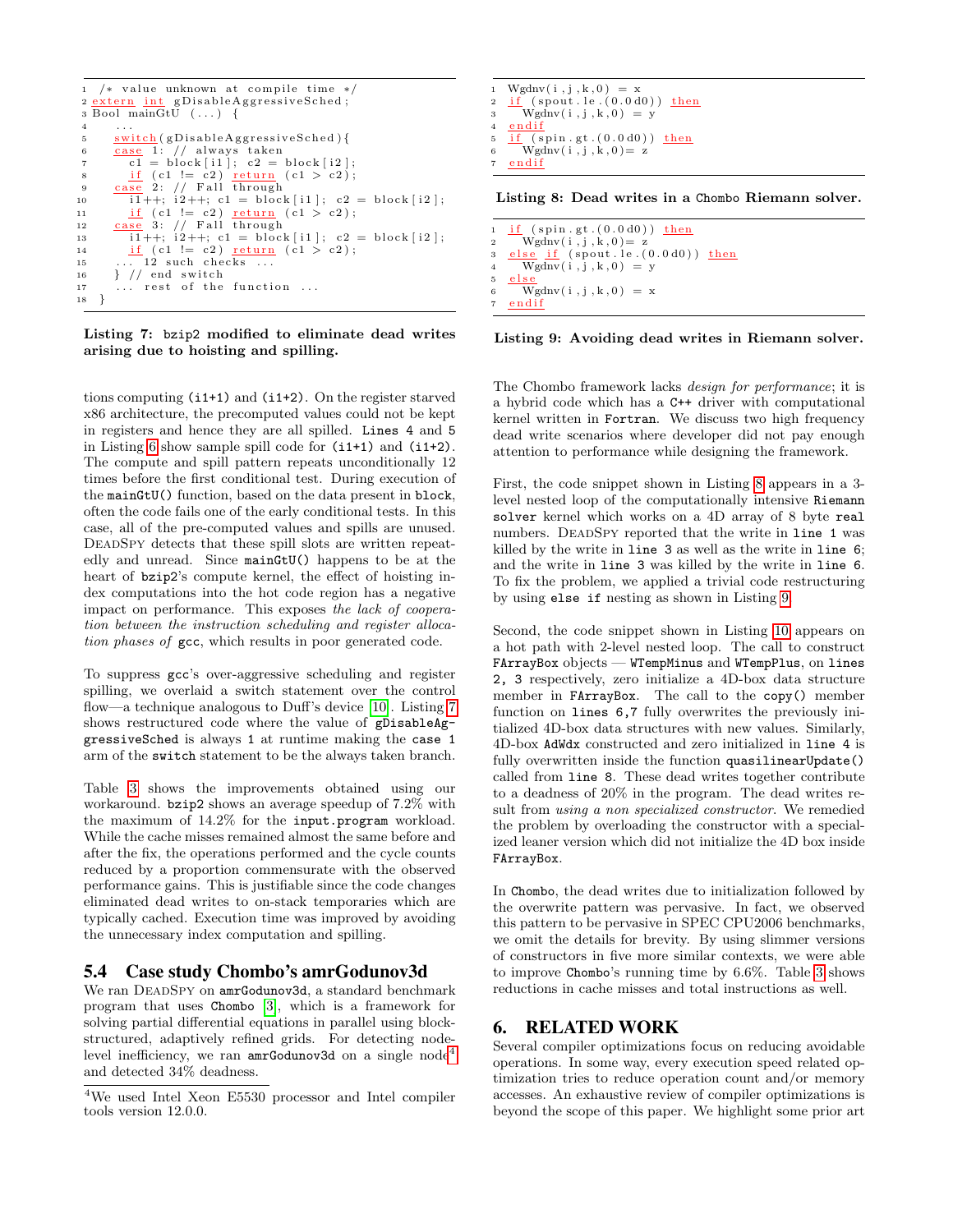```
Temporary primitive variables
2 FArrayBox WTempMinus(WMinus[dir1].box(),...);<br>3 FArrayBox WTempPlus(WPlus [dir1].box(),...);
4 FArrayBox AdWdx(WPlus [dir1].box(),...);
5 // Copy data for in place modification
\overline{6} WTempMinus . copy (WMinus [dir1]);
  WTempPlus.copy (WPlus [dir1])m_gdnvPhysics->quasilinearUpdate (AdWdx, ...);
```
Listing 10: Chombo dead writes in  $C++$  constructors.

#### related to our work.

Butts et al. [\[6\]](#page-9-6) propose a hardware-based approach to detect useless operations, and speculatively eliminate instructions from future executions by maintaining a history of instructions' uselessness. In SPEC CPU2000 integer benchmarks, they found on average 8.85% useless operations, and their technique shows an average speedup of 3.6%. Their work focuses on identifying and eliminating useless computations only; useless memory operations are never eliminated since mis-prediction can lead to the violation of memory consistency. Our approach is orthogonal to this, we do not track CPU bound computations, instead we track reads and writes only. The authors do not mention if they can provide any actionable feedback on the locations of useless computations, whereas DEADSPY provides full context to take informed action.

Archambault [\[4\]](#page-9-7) discusses an inter-procedural data-flow analysis technique to eliminate dead writes. In their patent, they suggest to merge liveness information for global variables from basic blocks to create a set of live on exit (LOE) data structure for procedures. They traverse the program call graph in depth first order, propagating LOE through function calls and returns. However, they do not discuss the effectiveness of their technique. Being a static analysis technique, we suspect it has limitations when dealing with aggregate types, dynamic loading and aliasing. In contrast, DEADSPY, which uses a dynamic technique, cannot distinguish between dead for this program input and live for some other input.

Gupta et al. [\[13\]](#page-10-20) have proposed "predication-based sinking" — a cost-benefit based algorithm to move partially dead code from hot paths to infrequently executed regions. With profiling information, this technique can eliminate the intraprocedural dead write presented in the Chombo case study.

The shadow memory technique, presented in our implementation, is used in several well known tools such as Eraser [\[25\]](#page-10-21) for data race detection, TaintCheck [\[24\]](#page-10-22) for taint analysis, and Memcheck [\[28\]](#page-10-23) for dangerous memory use detection. Nethercote et al. [\[23\]](#page-10-11) present techniques for efficiently shadowing every byte of memory. Like their implementation, our shadow memory implementation also optimizes for common cases.

# <span id="page-9-2"></span>7. CONCLUSIONS

This paper presents  $D$ EADSPY — a tool to detect dead writes in a program. Using DEADSPY, we showed that several commonly used programs have surprisingly large fractions of dead writes, with an average of more than 20% in the SPEC CPU2006 integer benchmarks, with a maximum of 76% for 403.gcc using a particular input. Deadness occurs due to various factors such as poor choice of data structures, lack of design for performance, and ineffective compiler optimizations. Use of appropriate data-structures, light-weight abstractions, and improved cooperation between phases of compiler optimizations can boost performance significantly. Simple code restructuring to eliminate dead writes improved performance of gcc, hmmer and bzip on average by 14.3%, 15.7%, and 7.2% respectively.

The pervasiveness of dead writes suggests a new opportunity for performance tuning. We recommend investigating and eliminating avoidable memory operations as an important step in performance tuning to identify opportunities for code restructuring. DEADSPY's ability to detect and pinpoint sources of inefficiencies makes it a domain expert's companion tool for performance enhancement. While DEADSPY has high runtime overhead, executing programs with small representative workloads will help uncover regions of inefficiencies quickly. In our future work, we would like reduce DEADSPY's overhead by avoiding unnecessary instrumentation using binary analysis.

## 8. ACKNOWLEDGMENTS

We thank the anonymous reviewers for their insightful feedback. We also thank Karthik Murthy, Keith Cooper, and Tim Harvey at Rice University, along with Nathan Tallent at PNNL for their invaluable inputs. This work is funded by the Defense Advanced Research Projects Agency through AFRL Contract FA8650-09-C-7915. The opinions and findings in this document do not necessarily reflect the views of either the United States Government or Rice University.

#### 9. REFERENCES

- <span id="page-9-0"></span>[1] L. Adhianto, S. Banerjee, M. Fagan, M. Krentel, G. Marin, J. Mellor-Crummey, and N. R. Tallent. HPCToolkit: Tools for performance analysis of optimized parallel programs. Concurrency Computation: Practice and Experience, 22:685–701, April 2010.
- <span id="page-9-3"></span>[2] G. Ammons, T. Ball, and J. R. Larus. Exploiting hardware performance counters with flow and context sensitive profiling. In Proceedings of the ACM SIGPLAN 1997 Conference on Programming Language Design and Implementation, PLDI '97, pages 85–96, New York, NY, USA, 1997. ACM.
- <span id="page-9-4"></span>[3] Applied Numerical Algorithms Group, Lawrence Berkeley National Laboratory. Chombo website. <https://seesar.lbl.gov/anag/chombo>.
- <span id="page-9-7"></span>[4] R. G. Archambault. Interprocedural dead store elimination. Patent, 08 2006. US 7100156.
- <span id="page-9-1"></span>[5] R. Bodík and R. Gupta. Partial dead code elimination using slicing transformations. In Proceedings of the ACM SIGPLAN 1997 Conference on Programming Language Design and Implementation, PLDI '97, pages 159–170, New York, NY, USA, 1997. ACM.
- <span id="page-9-6"></span>[6] J. A. Butts and G. Sohi. Dynamic dead-instruction detection and elimination. In Proceedings of the 10th International Conference on Architectural Support for Programming Languages and Operating Systems, ASPLOS-X, pages 199–210, New York, NY, USA, 2002. ACM.